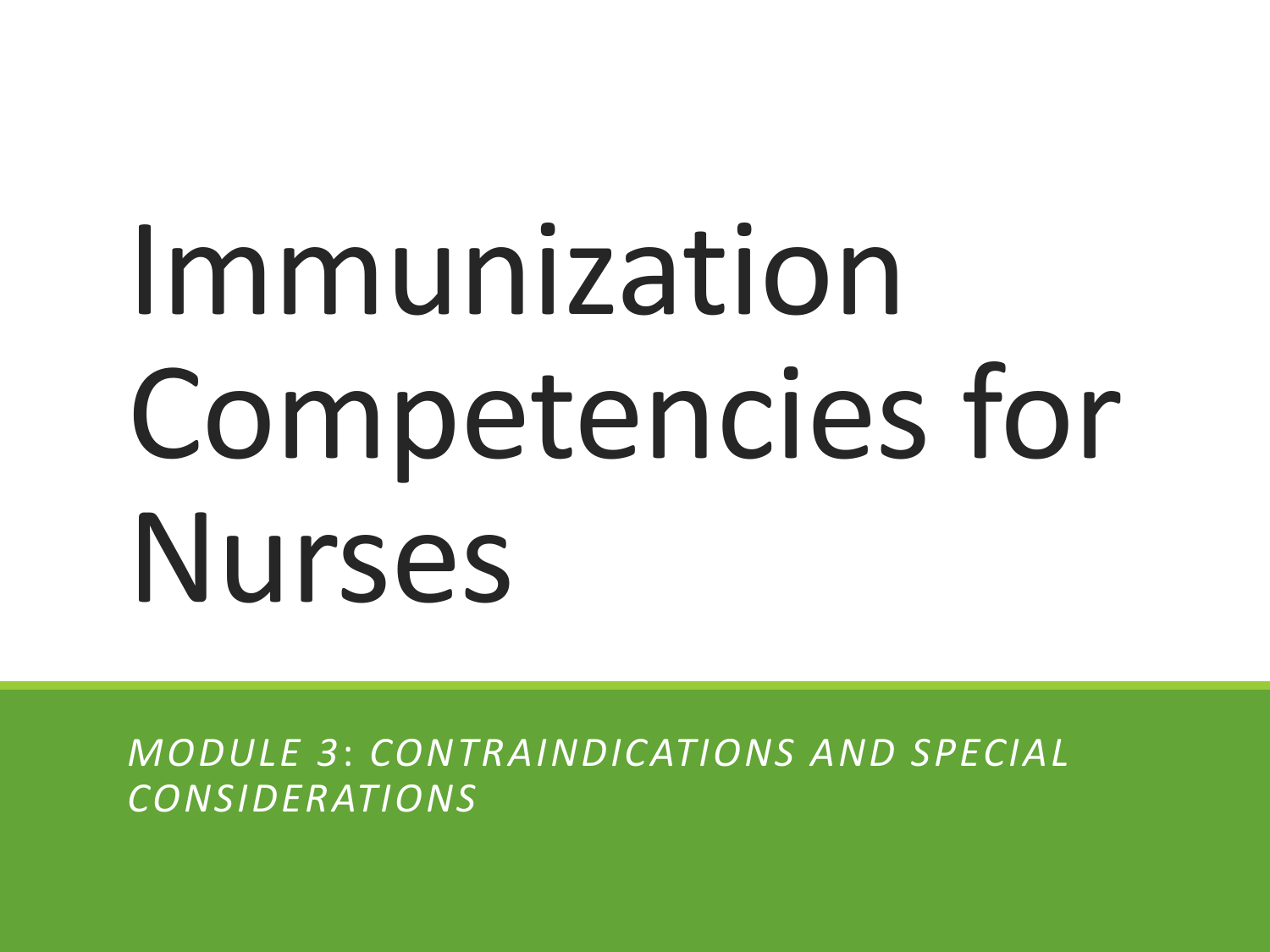### Module Outline

Contraindications

Precautions

Special Populations

Obtaining Consent

Resources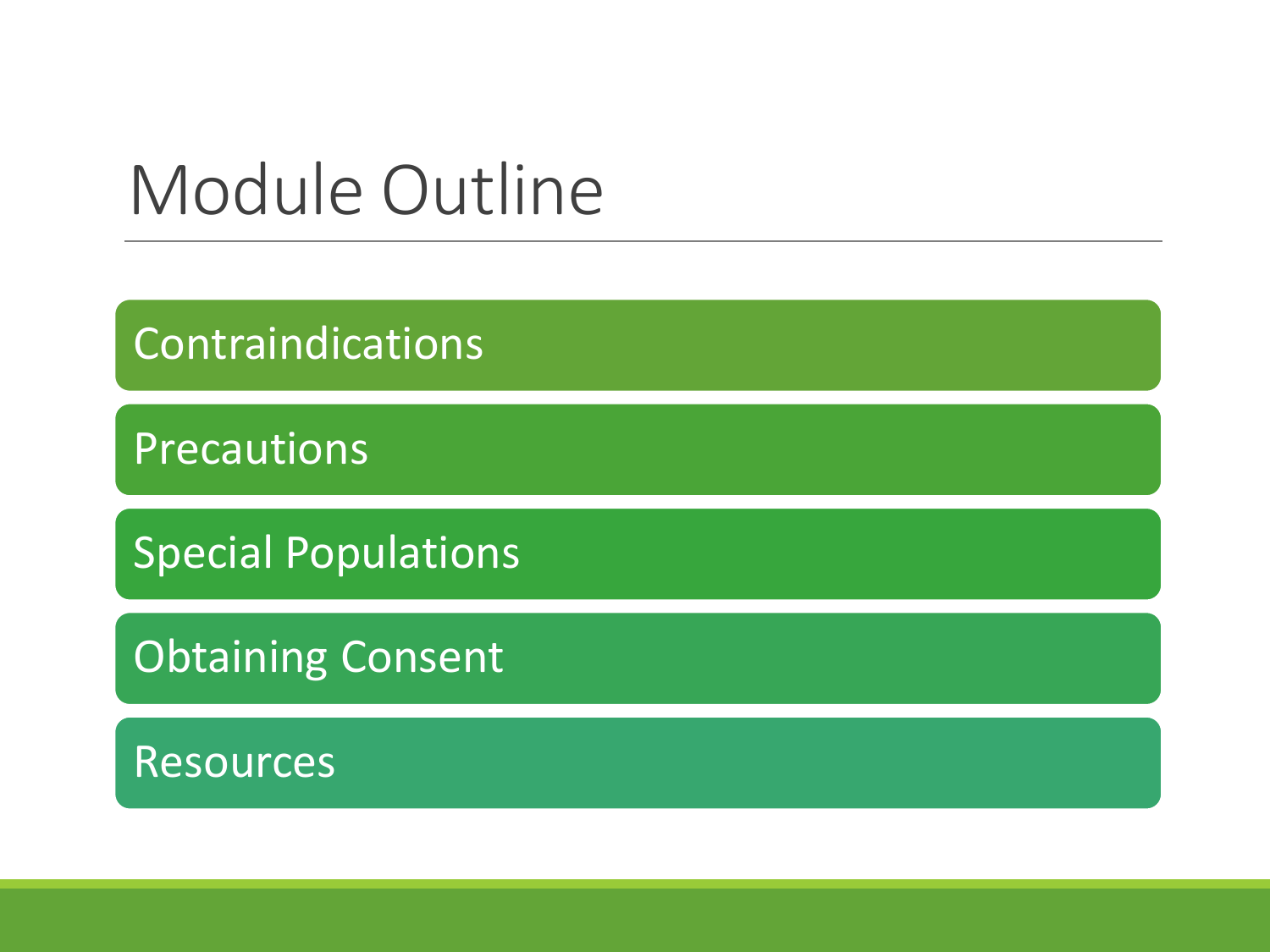#### Contraindications

- $\checkmark$  A COVID-19 vaccine is contraindicated in individuals with a history of anaphylaxis after previous administration of the vaccine at a RCDHU clinic.
- $\checkmark$  The vaccine is also contraindicated in persons with proven immediate or anaphylactic hypersensitivity to any component of the vaccine or its packaging.
- $\checkmark$  Polyethylene glycol is a potential allergen in the Spikevax (Moderna) and Comirnaty (Pfizer-BioNTech) COVID-19 vaccines known to cause type 1 hypersensitivity reactions.
- $\checkmark$  If an individual was diagnosed with myocarditis/pericarditis following a first dose of a mRNA vaccine, at this time a second dose is not to be administered until more is known.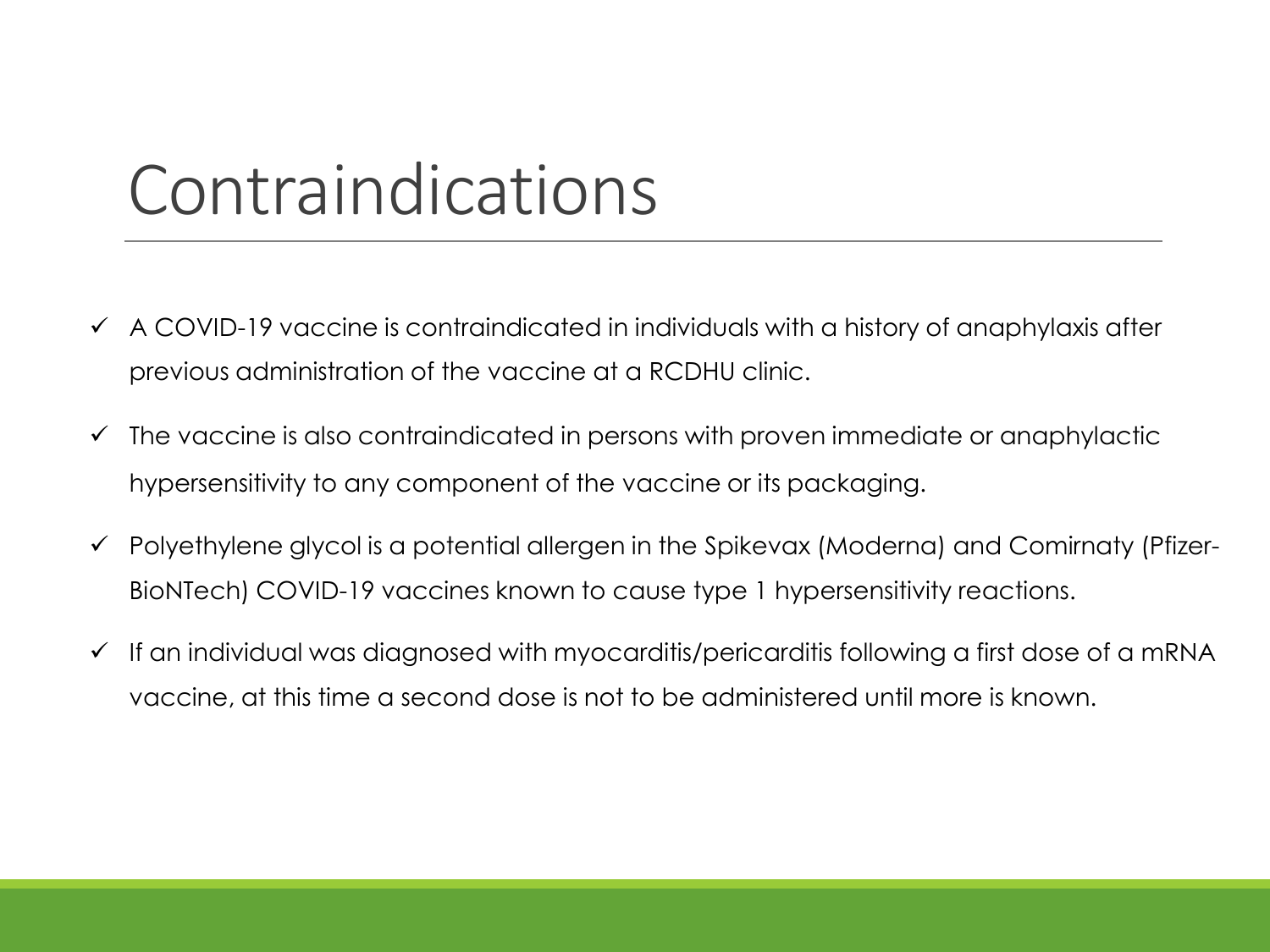#### Precautions

- ✓Patients who have a bleeding problem, bruise easily or use a blood-thinning medicine should receive the vaccine; the condition should be optimally managed prior to immunization to minimize the risk of bleeding.
- ✓Individuals receiving long-term anticoagulation with either warfarin or heparin are not considered to be at higher risk of bleeding complications following immunization and may be safely immunized through the intramuscular route as recommended, without discontinuation of their anticoagulation therapy.
- ✓There is some evidence to suggest that intramuscular administration may be safer when given with a small gauge needle (23 gauge or smaller) and when firm pressure is applied to the injection site for 5 to 10 minutes.
- ✓Vaccination of individuals who may be currently infected with SARSCoV-2 is not known to have a detrimental effect on the illness. However, vaccination should be deferred in symptomatic individuals with confirmed or suspected SARS-CoV-2 infection, or those with respiratory symptoms, in order to avoid attributing any complications resulting from infection with SARS-CoV-2 to vaccine related AEFI and to minimize the risk of COVID-19 transmission at an immunization clinic/venue.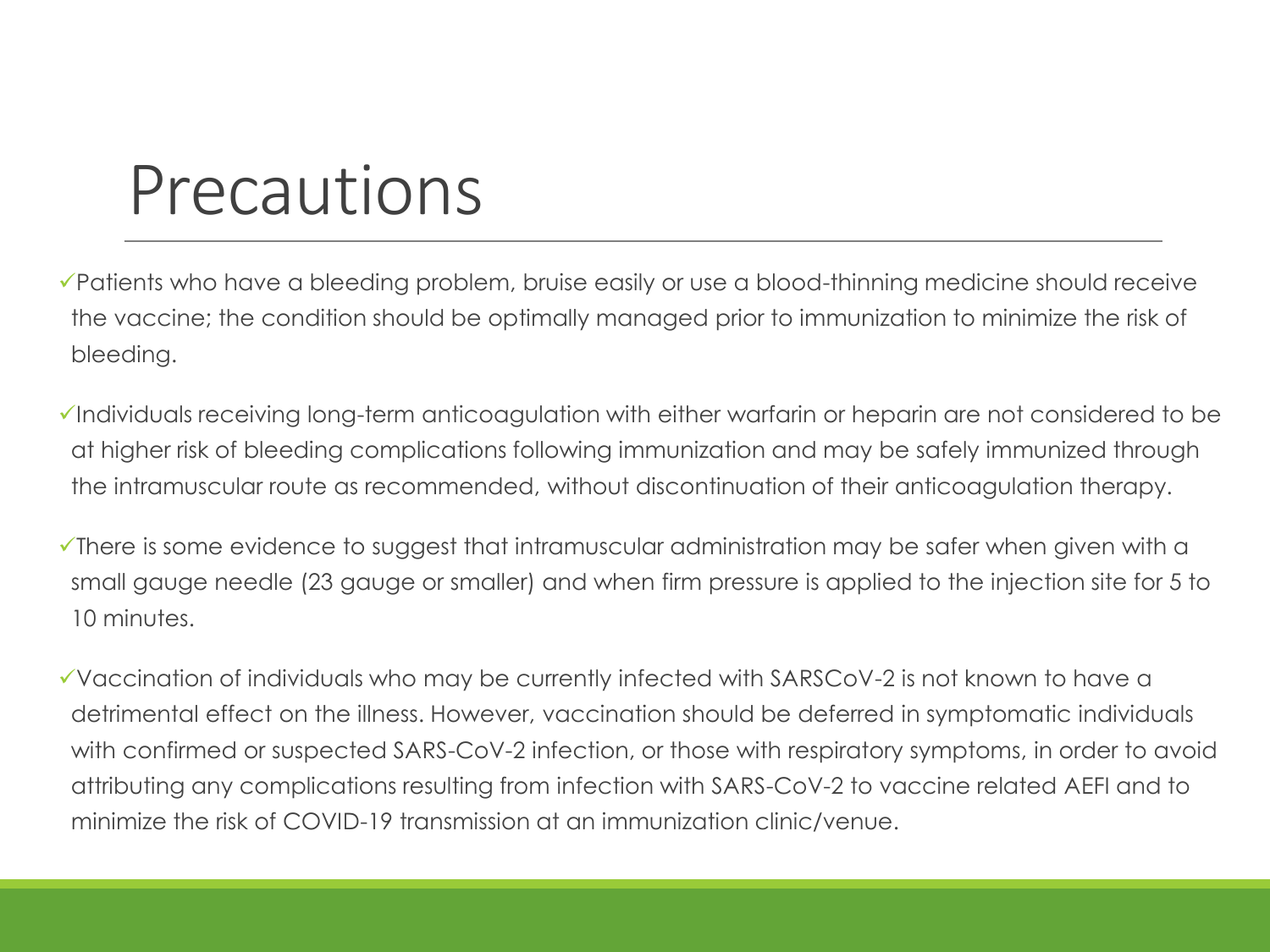### Precautions Cont'd

- ✓As a precautionary measure wait until all symptoms of an acute illness are completely resolved before vaccinating with an authorized COVID-19 vaccine.
- ✓Individuals with proven severe allergic reaction (e.g., anaphylaxis) to injectable therapy not related to a component of authorized COVID-19 vaccines (e.g. intramuscular, intravenous, or subcutaneous vaccines or therapies) may be routinely vaccinated and do not need to be assessed. Most instances of anaphylaxis to a vaccine begin within 30 minutes after administration of the vaccine. Therefore, an extended period of observation postvaccination of 30 minutes should be provided for the aforementioned individuals.
- ✓Individuals with a history of allergy not related to a component of authorized COVID-19 vaccines or other injectable therapy (e.g. foods, oral drugs, insect venom or environmental allergens) can receive COVID-19 vaccines without any special precautions. Individuals should be observed for a minimum of 15 minutes following vaccination.
- ✓Additional information on the use of COVID-19 vaccines is available in statements and publications by the National Advisory Committee on Immunization (NACI).
- ✓For additional general information on precautions, contraindications, concerns refer to Part 2 Vaccine Safety in the Canadian Immunization Guide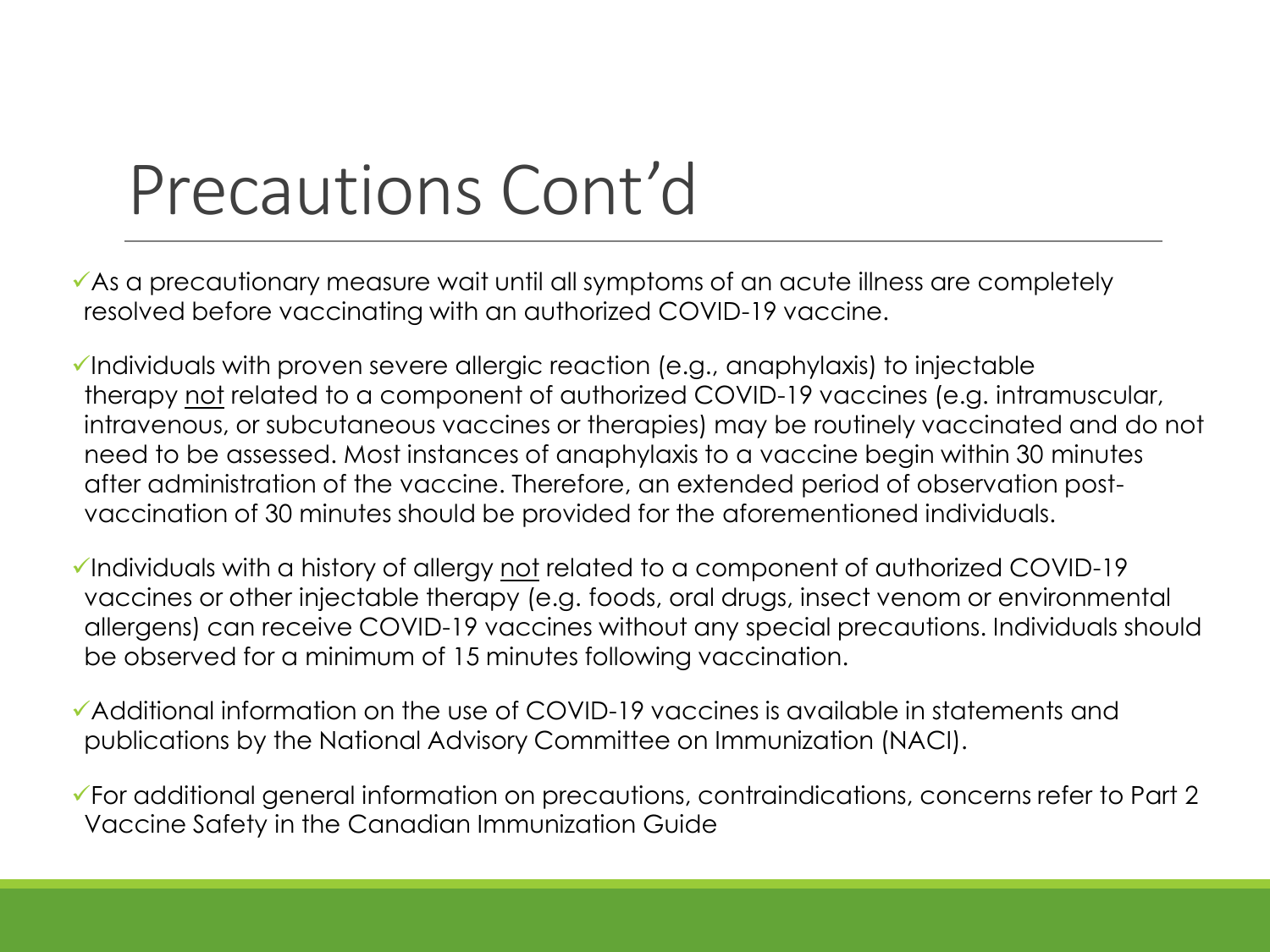### Precautions Cont'd

 $\checkmark$  For children 5-11 years of age, a few more precautions are in place.

✓NACI recommends that COVID-19 vaccines for children 5-11 years old should not be given concomitantly with other vaccines (live or non-live) at this time. It is recommended to wait at least 14 days BEFORE or AFTER the administration of another vaccine before administration of a COVID-19 vaccine. Concomitant administration may be warranted on an individual basis in some circumstances

✓NACI recommends that children with a previous history of multisystem inflammatory syndrome in children (MIS-C), vaccination should be postponed until clinical recovery has been achieved or until it has been >90 days since diagnosis, whichever is longer.

✓Children with a history of myocarditis unrelated to COVID-19 vaccination should consult their health care provider for individual considerations and recommendations. If they are no longer under active care for myocarditis, they may receive the vaccine.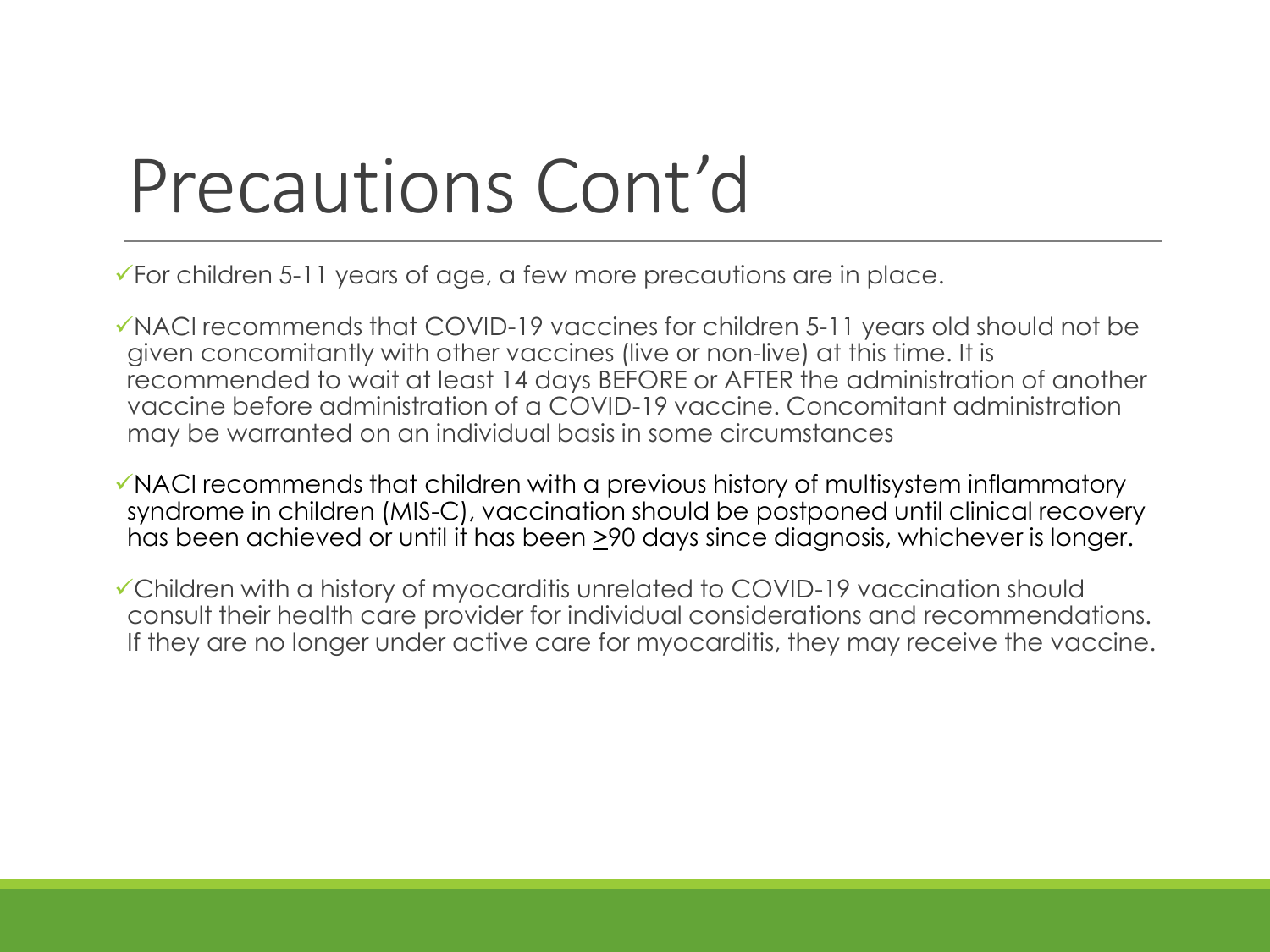### Vaccination in Special Populations

✓The following section contains recommendations based on current scientific knowledge based on COVID-19 vaccination for mentioned populations.

✓Check regularly for updates on the Ontario Ministry of Health and Long-Term Care website guidance document "COVID-19 Vaccination [Recommendations for Special Populations" as updates on COVID](https://www.health.gov.on.ca/en/pro/programs/publichealth/coronavirus/docs/vaccine/COVID-19_vaccination_rec_special_populations.pdf)-19 disease and vaccines are evolving.

✓**In the event of any conflict between mentioned guidance documents and any orders or directives issued by the Minister of Health or the Chief Medical Officer of Health (CMOH), the order or directive prevails.**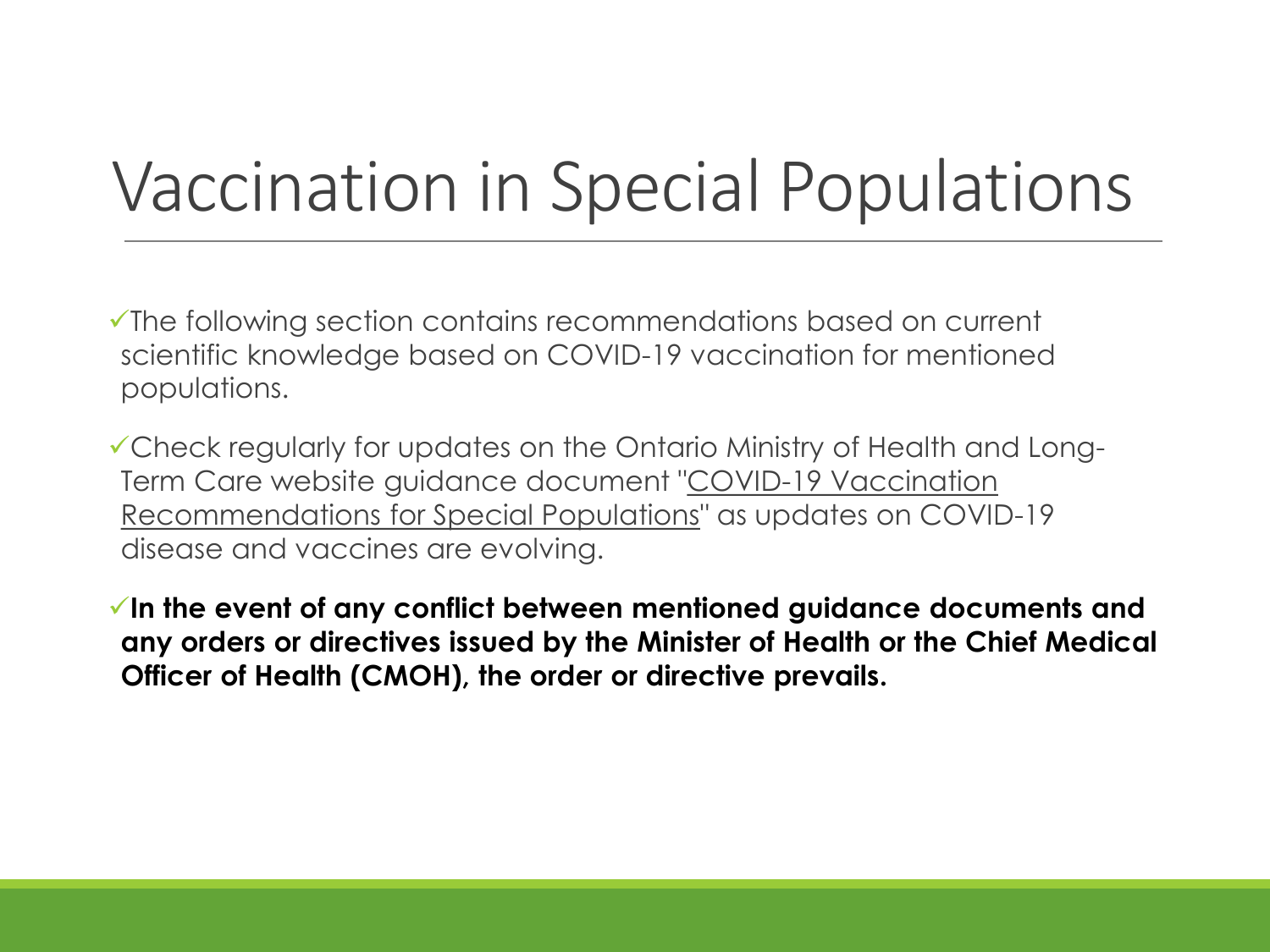#### **Pregnancy**

✓All pregnant individuals in the authorized age group are eligible and recommended to be vaccinated as soon as possible, at any stage in pregnancy, as COVID-19 infection during pregnancy can be severe, and the benefits of vaccination outweigh the risks. Vaccination may be considered at any gestational age, including the first trimester.

 $\checkmark$ There is no evidence that COVID-19 vaccines have any effect on fertility or chances of becoming pregnant.

✓Evidence also shows a significant and potentially protective antibody titre in the neonatal bloodstream one week after the second dose

 $\checkmark$  Tools to support decision making can be found on the Ministry of Health's website:

• COVID-19 Vaccination: Special Populations - Vaccination in Pregnancy & [Breastfeeding Decision-Making Support Tool for Health Care Providers](https://www.health.gov.on.ca/en/pro/programs/publichealth/coronavirus/docs/vaccine/COVID-19_vaccination_pregnancy_clinical_support_tool.pdf)

• COVID-19 Vaccination: Special Populations - Vaccination in Pregnancy & [Breastfeeding Decision-Making Tool for Pregnant Individuals.](https://www.health.gov.on.ca/en/pro/programs/publichealth/coronavirus/docs/vaccine/COVID-19_vaccination_pregnancy_decision_making_support_tool.pdf)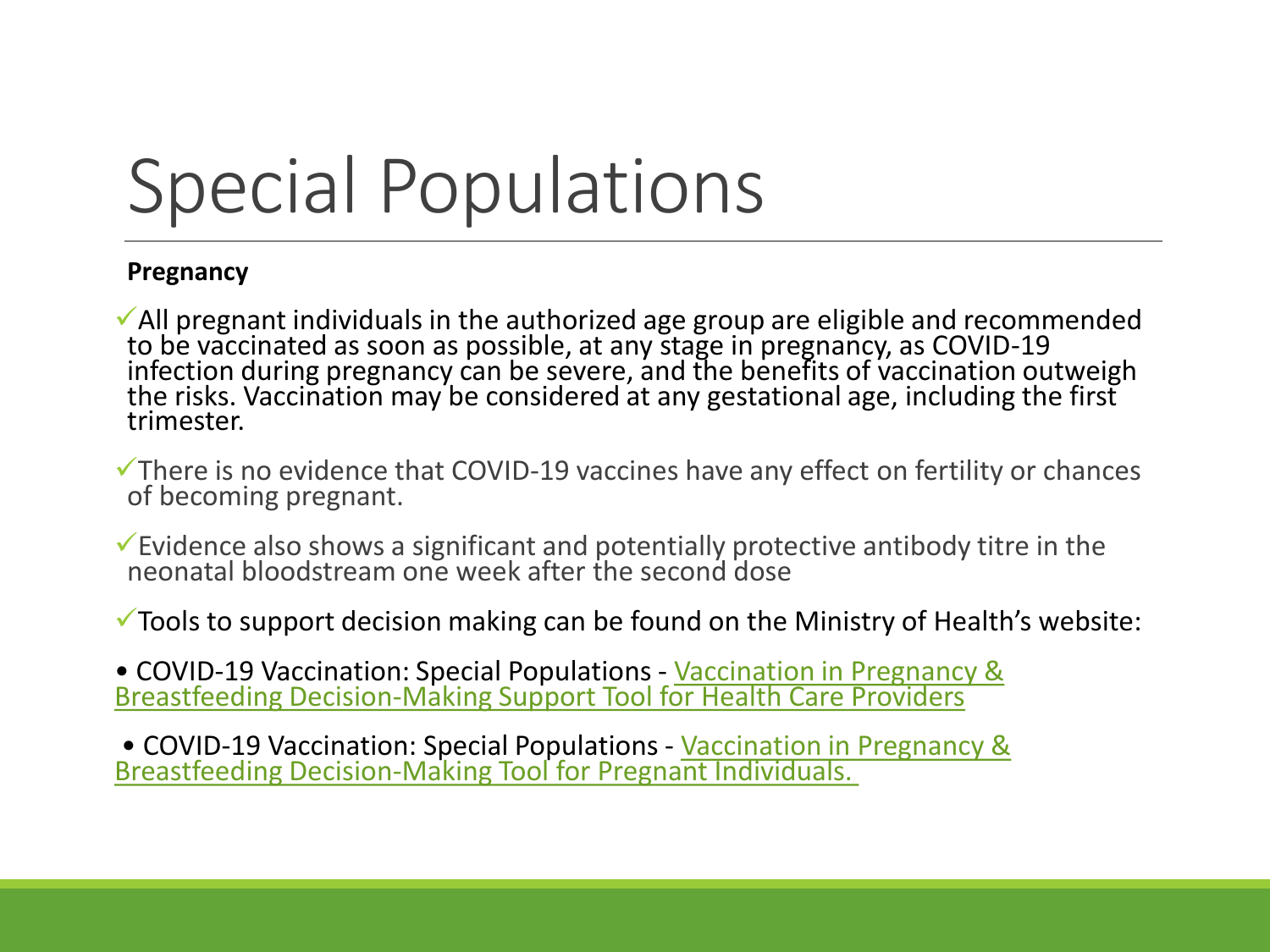#### **Breastfeeding**

✓COVID-19 vaccines can also be safely given to breastfeeding individuals and recent data shows that mRNA from vaccines do not transfer into breast milk. Anti-COVID-19 antibodies produced by the breastfeeding person have been shown to transfer through the milk and provide protection to the infant. The vaccines are safe for the breastfeeding person and should be offered to those eligible for vaccination.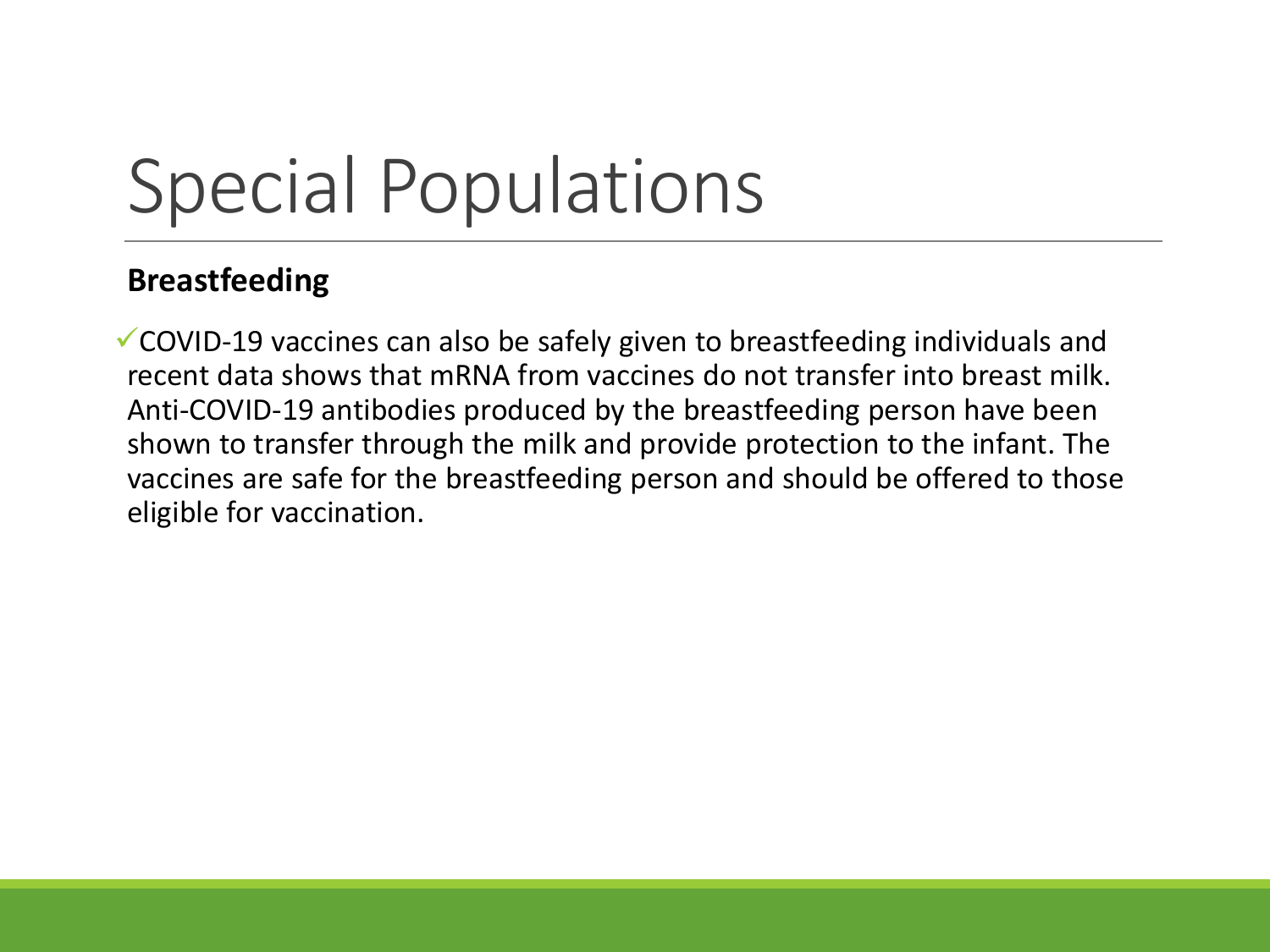#### **Autoimmune conditions/Immunocompromised patients (by disease/or treatment)**

 $\checkmark$  Since all Health Canada authorized COVID-19 vaccines are not live vaccines, they are considered safe in these groups; real-world evidence suggests that many moderately to severely immunocompromised populations do not respond or respond sub optimally to a two-dose series.

✓Moderate to severely immunocompromised persons are strongly encouraged to speak to their HCP regarding the timing of vaccination in relation to their therapy. Clients that fall under this group are recommended to get a 3 dose primary series, and receive a booster dose >84 days from their 3rd dose (extended primary series)

 $\checkmark$  Some cases of re-immunization with primary series (ex. Post HSCT)

 $\checkmark$  Those with autoimmune or immunodeficiency conditions should be offered the vaccine. It is up to the individual if they choose to consult their HCP prior to vaccination

✓Promote "ring-vaccination" (family/friends receive a full vaccine series)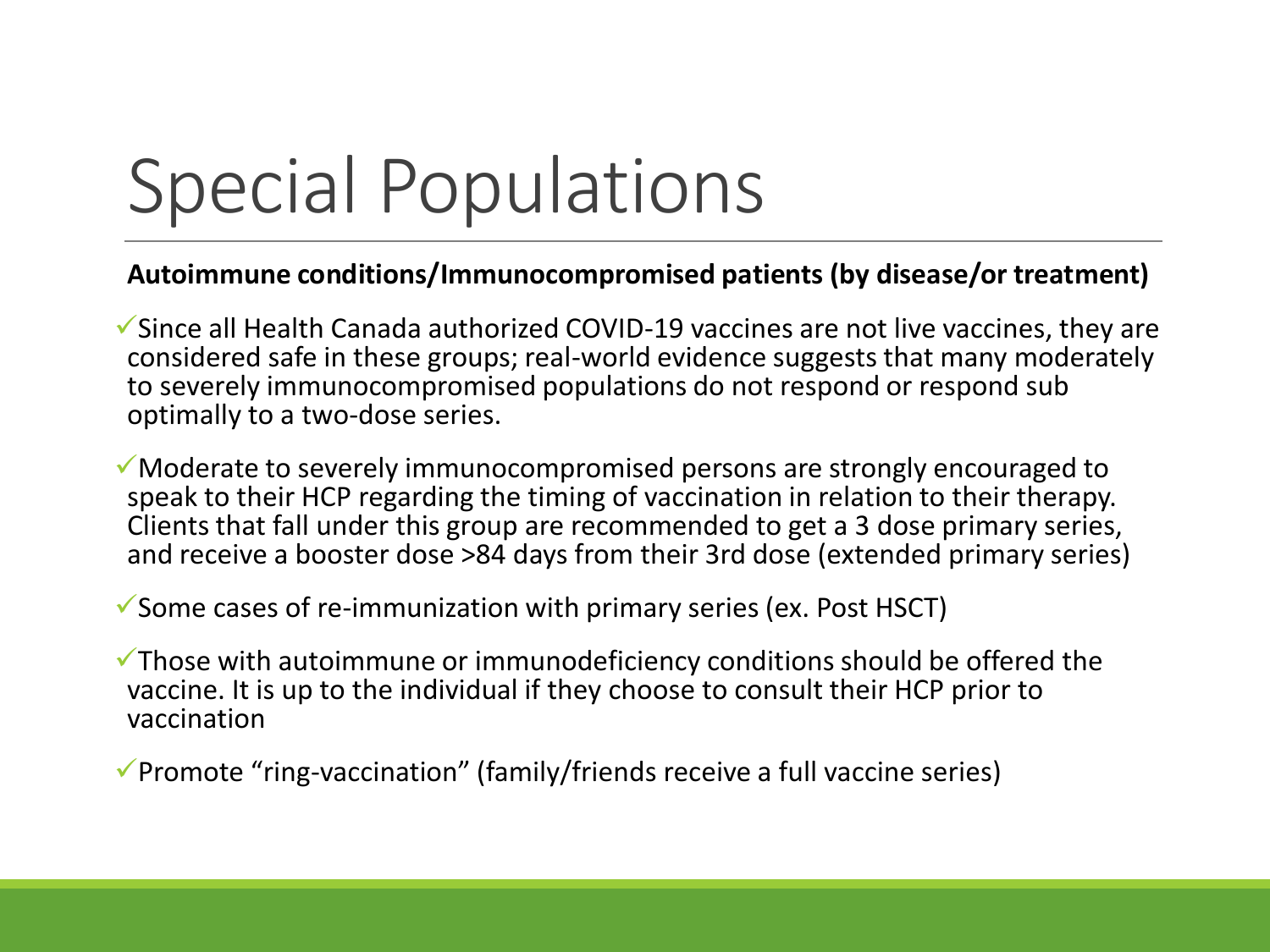#### **Allergies**

✓Individuals who have had a severe allergic reaction or anaphylaxis to a previous dose of a COVID-19 mRNA vaccine or to any of its components should not receive the mRNA COVID-19 vaccine in a general vaccine clinic.

 $\checkmark$  Individuals with known allergies to components of the mRNA vaccines should speak with an appropriate physician or NP for evaluation.

 $\checkmark$ This assessment will enable the development of a vaccination care plan which may include receiving the vaccine under the supervision of your physician.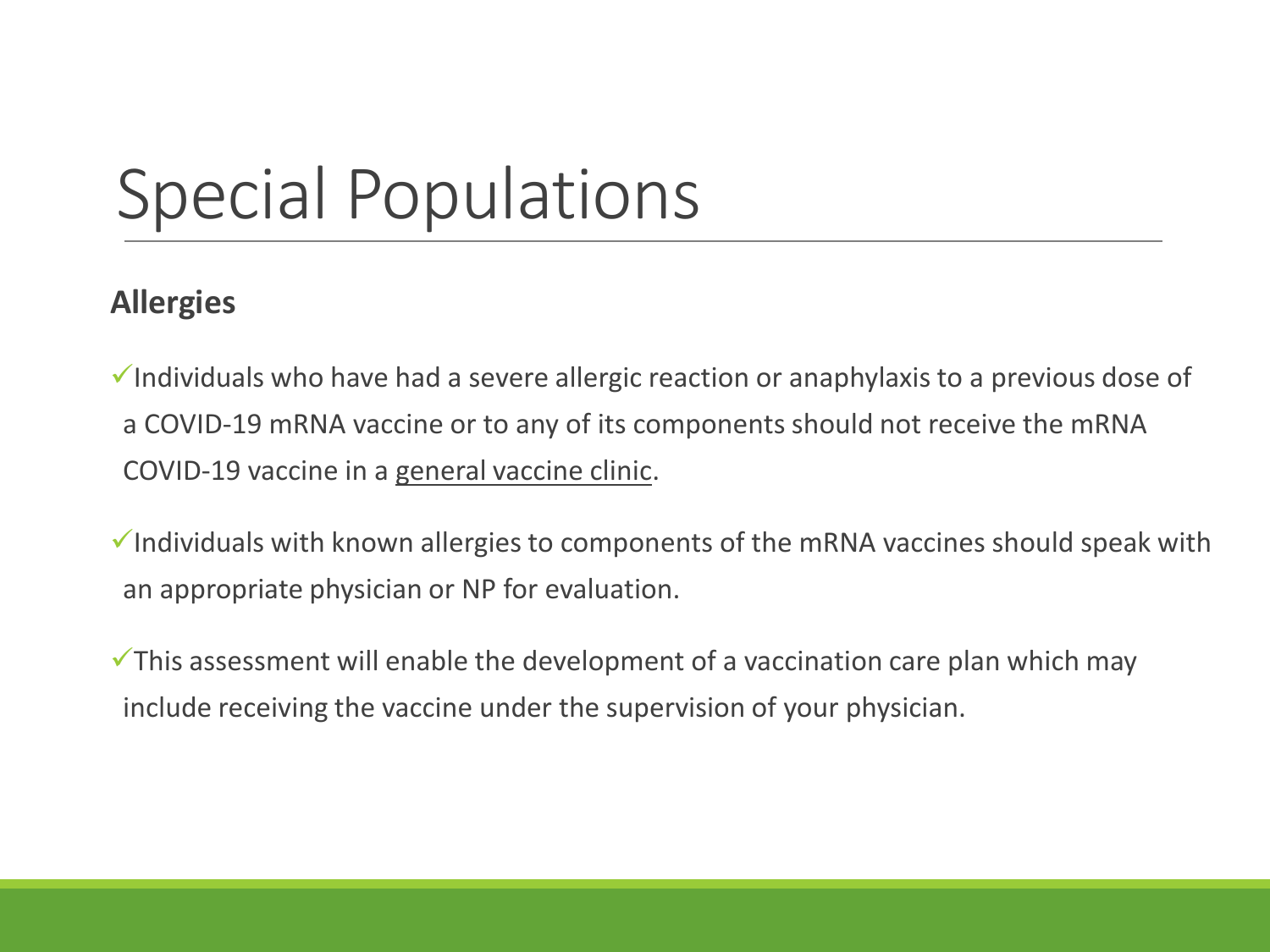#### **Children and Adolescents**

- ✓The Pfizer-BioNTech vaccine is licensed by Health Canada for children, adolescents and young adults aged 5 years and older.
- $\checkmark$  The Pfizer-BioNTech vaccine including pediatric formulation has been proven to be safe in clinical trials and provided excellent efficacy in children and adolescents.
- $\checkmark$  Side effects reported in adolescents were similar to those observed in adults and were more frequent after the second dose.
- $\checkmark$  Interim clinical findings did not indicate any serious safety concerns and no cases of myocarditis (inflammation of the heart muscle) and/or pericarditis (inflammation of the heart lining) related to the pediatric vaccine were reported.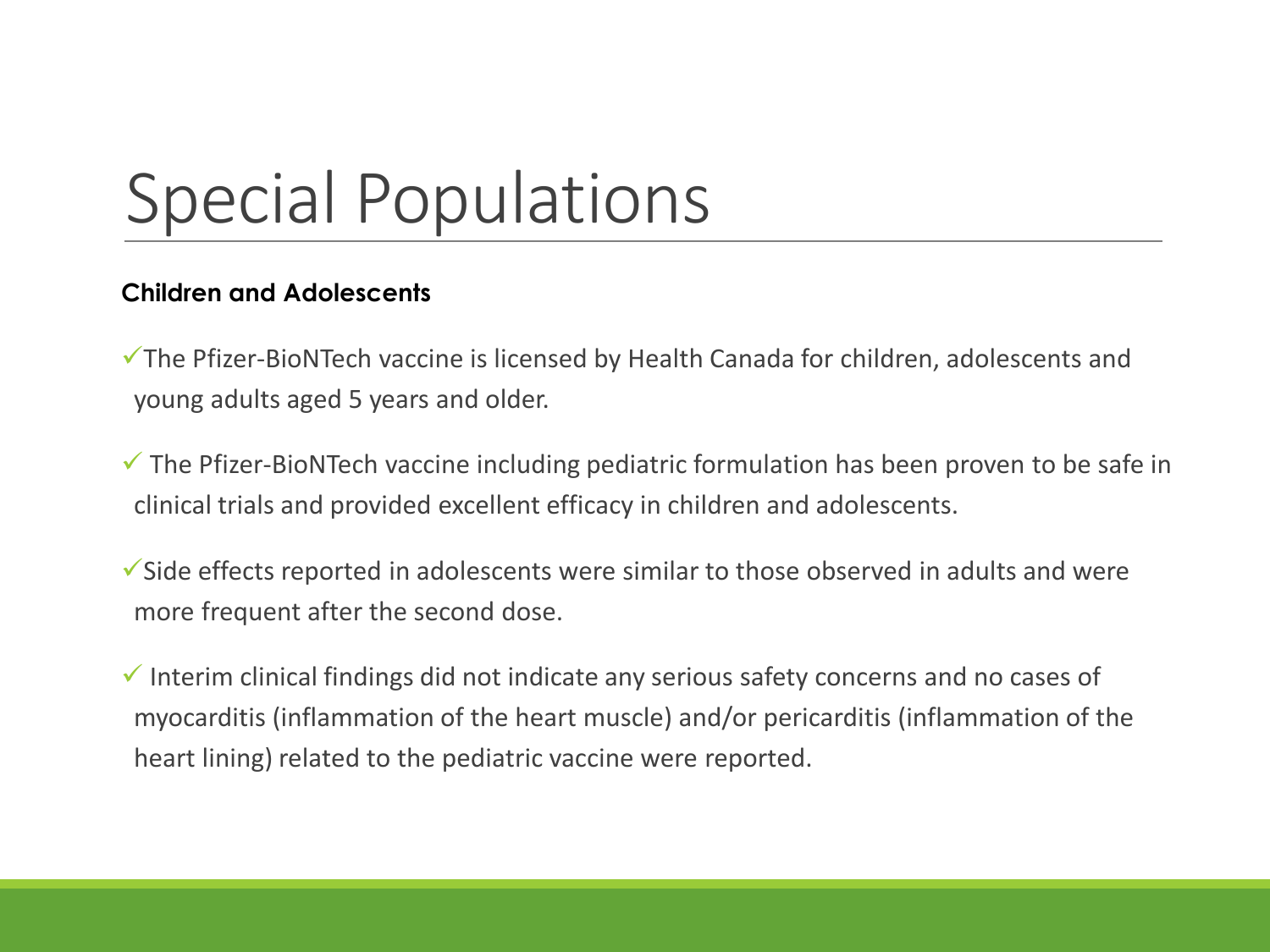#### Resources

✓Tool - *Pre-Screening Questions and Guidance: COVID-19 Vaccine Clinics*

✓[COVID-19 Vaccination Recommendations for Special](https://www.health.gov.on.ca/en/pro/programs/publichealth/coronavirus/docs/vaccine/COVID-19_vaccination_rec_special_populations.pdf)  **Populations** 

✓[Vaccination in Pregnancy & Breastfeeding Decision-](https://www.health.gov.on.ca/en/pro/programs/publichealth/coronavirus/docs/vaccine/COVID-19_vaccination_pregnancy_clinical_support_tool.pdf)Making Support Tool

✓[COVID-19 Vaccination in Pregnancy & Breastfeeding](https://www.health.gov.on.ca/en/pro/programs/publichealth/coronavirus/docs/vaccine/COVID-19_vaccination_pregnancy_decision_making_support_tool.pdf)  Patient Decision-Making Tool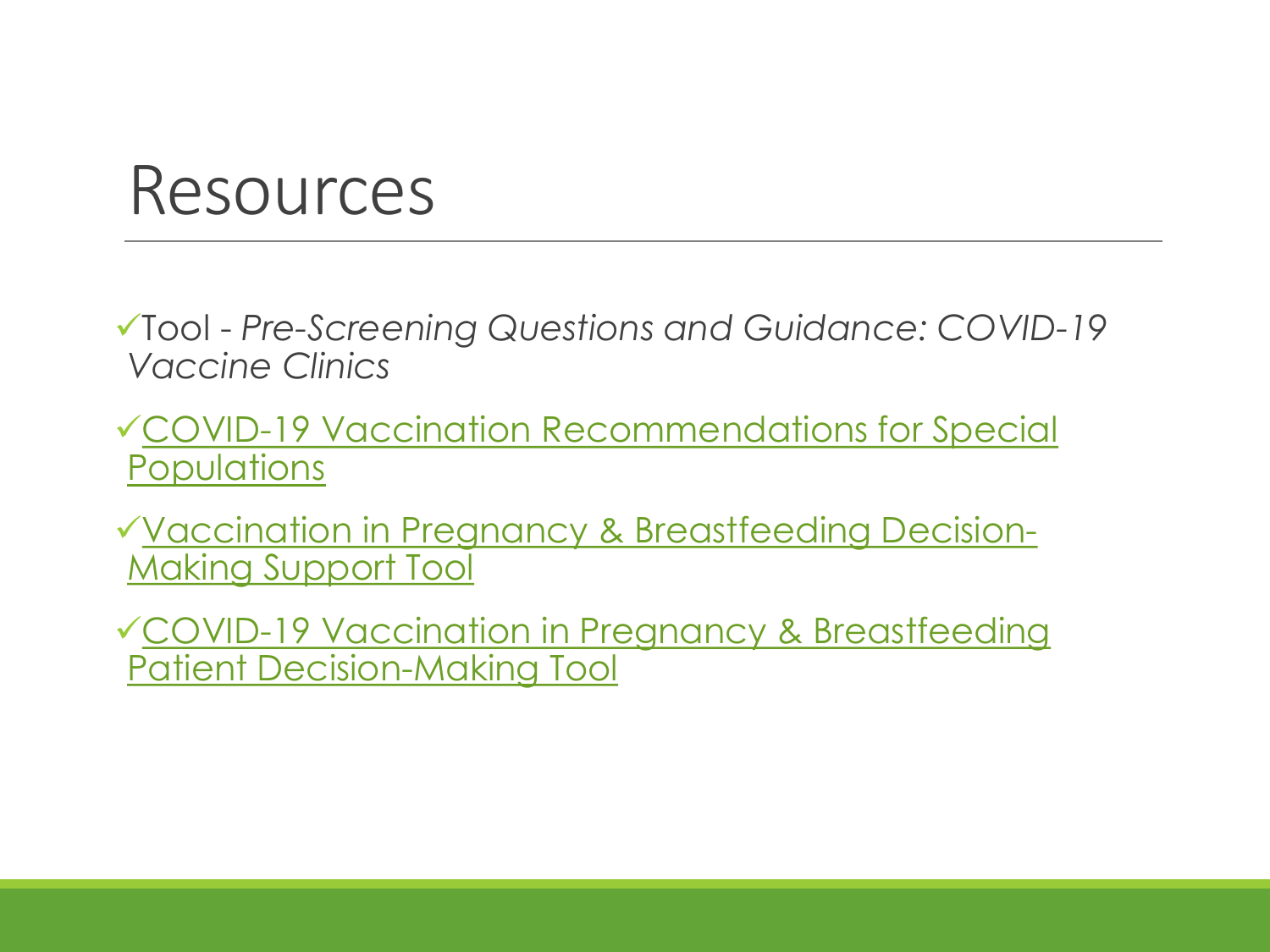## References

1. NACI recommendations

2. Spikevax (Moderna) Product Monograph

3. Comirnaty (Pfizer-BioNTech) Product Monograph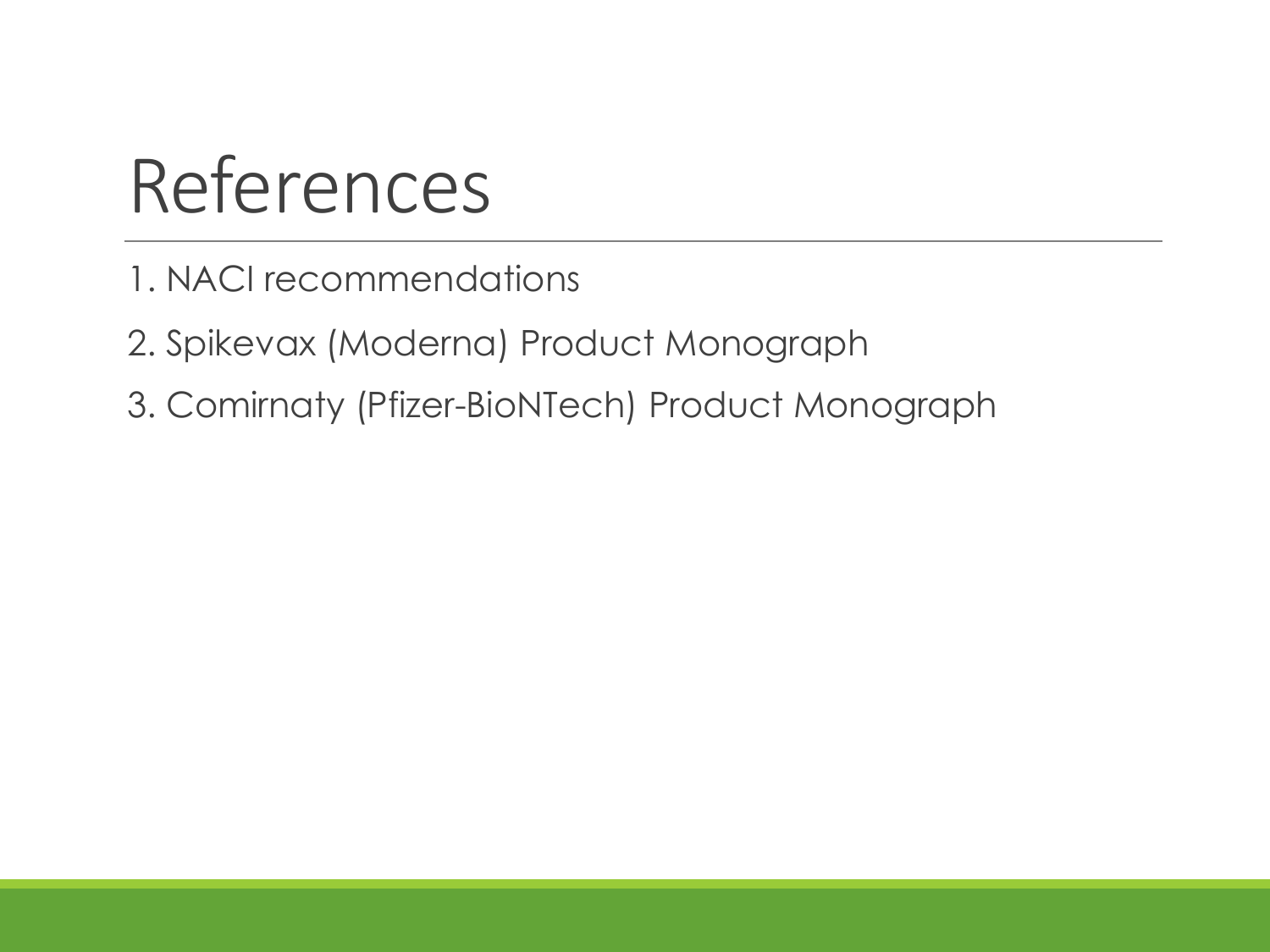1. Polyethylene glycol is a potential allergen in the Moderna and Pfizer-BioNTech COVID-19 vaccines known to cause type 1 hypersensitivity reactions.

A) True B) False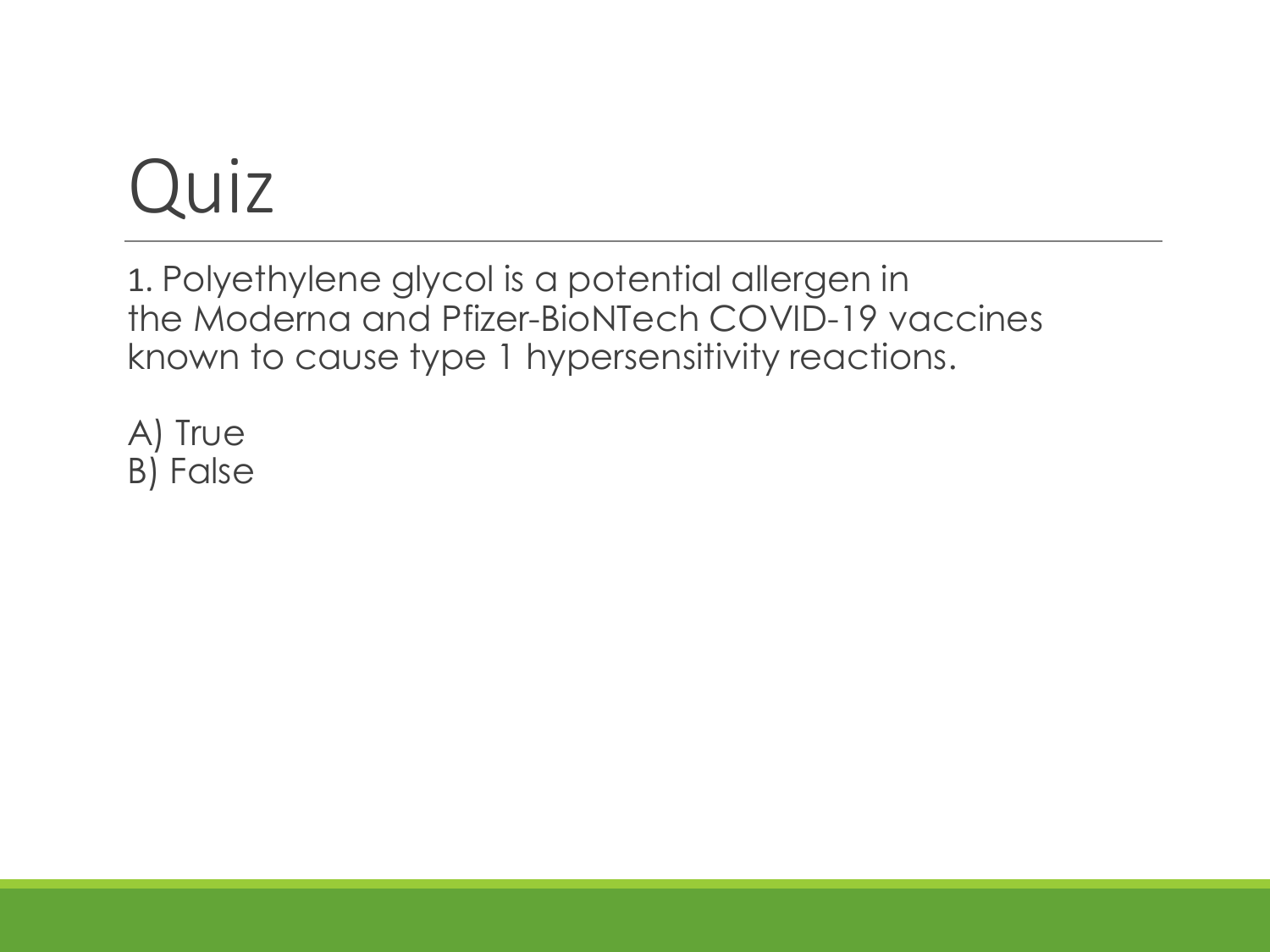2. The authorized COVID-19 vaccine is contraindicated under RCDHUs medical directive in individuals with:

A) a history of anaphylaxis after previous administration of the vaccine.

B) proven immediate or anaphylactic hypersensitivity to any component of the vaccine or its packaging.

C) a history of fainting after previous administration of the vaccine.

D) A and B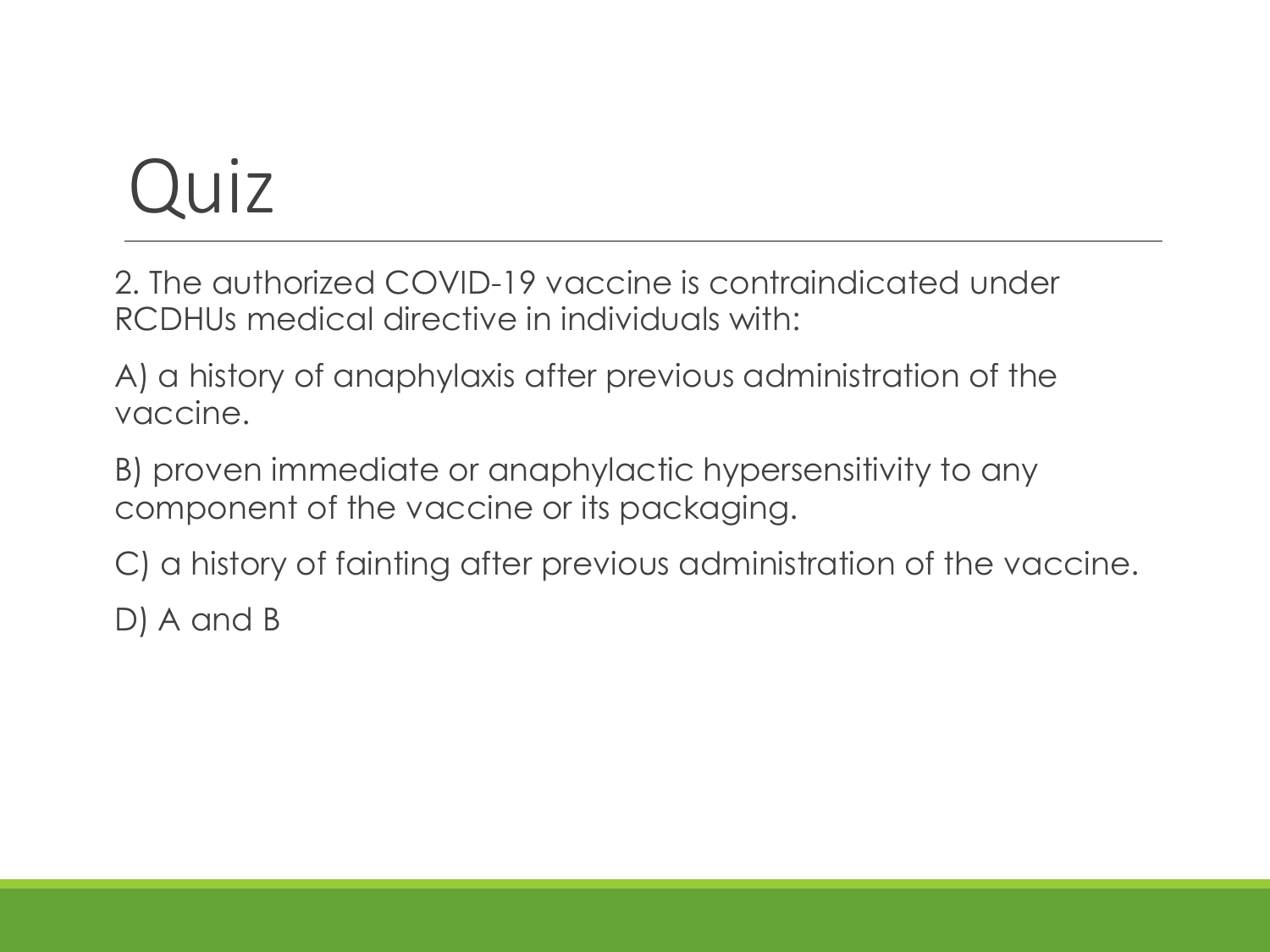3. Individuals who are pregnant or breastfeeding are not able to receive the COVID-19 vaccine.

- A) True
- B) False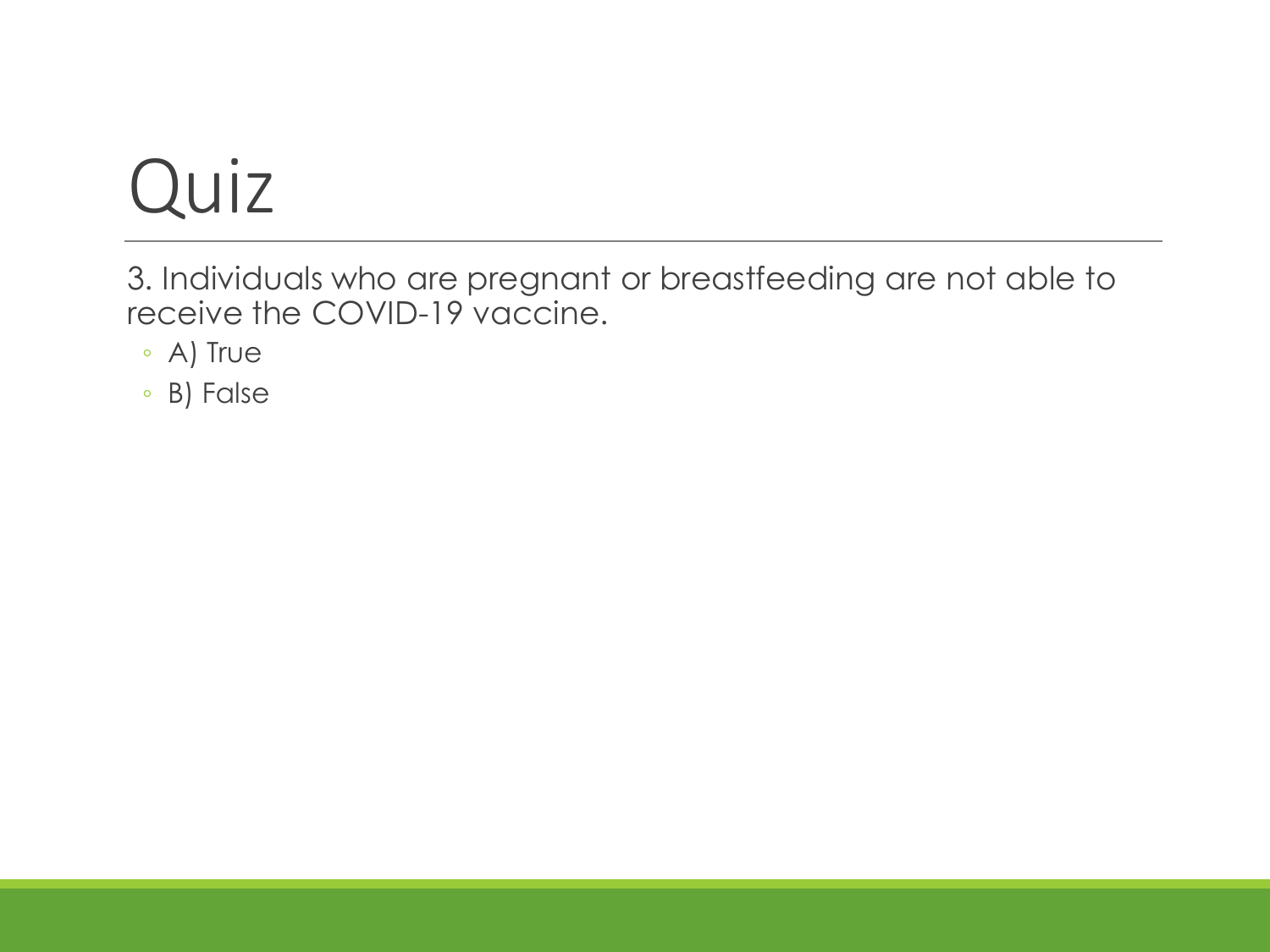4. An evaluation from an appropriate physician or Nurse Practitioner for individuals who have had a severe allergic reaction or anaphylaxis to a previous dose of a COVID-19 mRNA vaccine or to any of its components. Such an assessment is required to assess the method for possible (re)administration of a COVID-19 vaccine.

- A) True
- B) False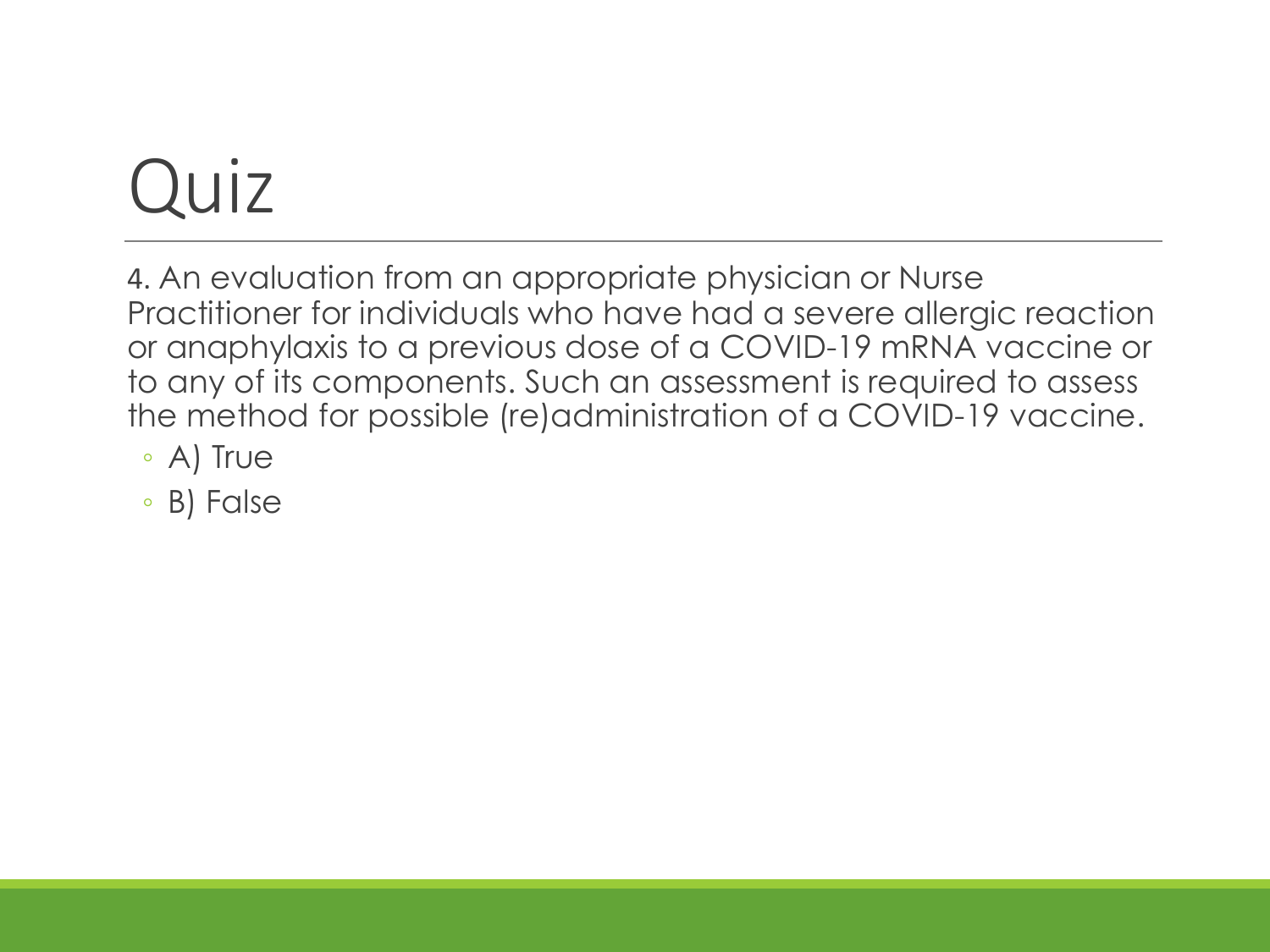5. Verbal confirmation of counselling received is required prior to vaccination of COVID-19 vaccines for:

- A) individuals who are pregnant
- B) autoimmune/immunocompromised persons
- C) individuals who are over the age of 65
- D) individuals who are breastfeeding
- E) no longer required but may be strongly encouraged for individuals who are moderate to severely immunocompromised.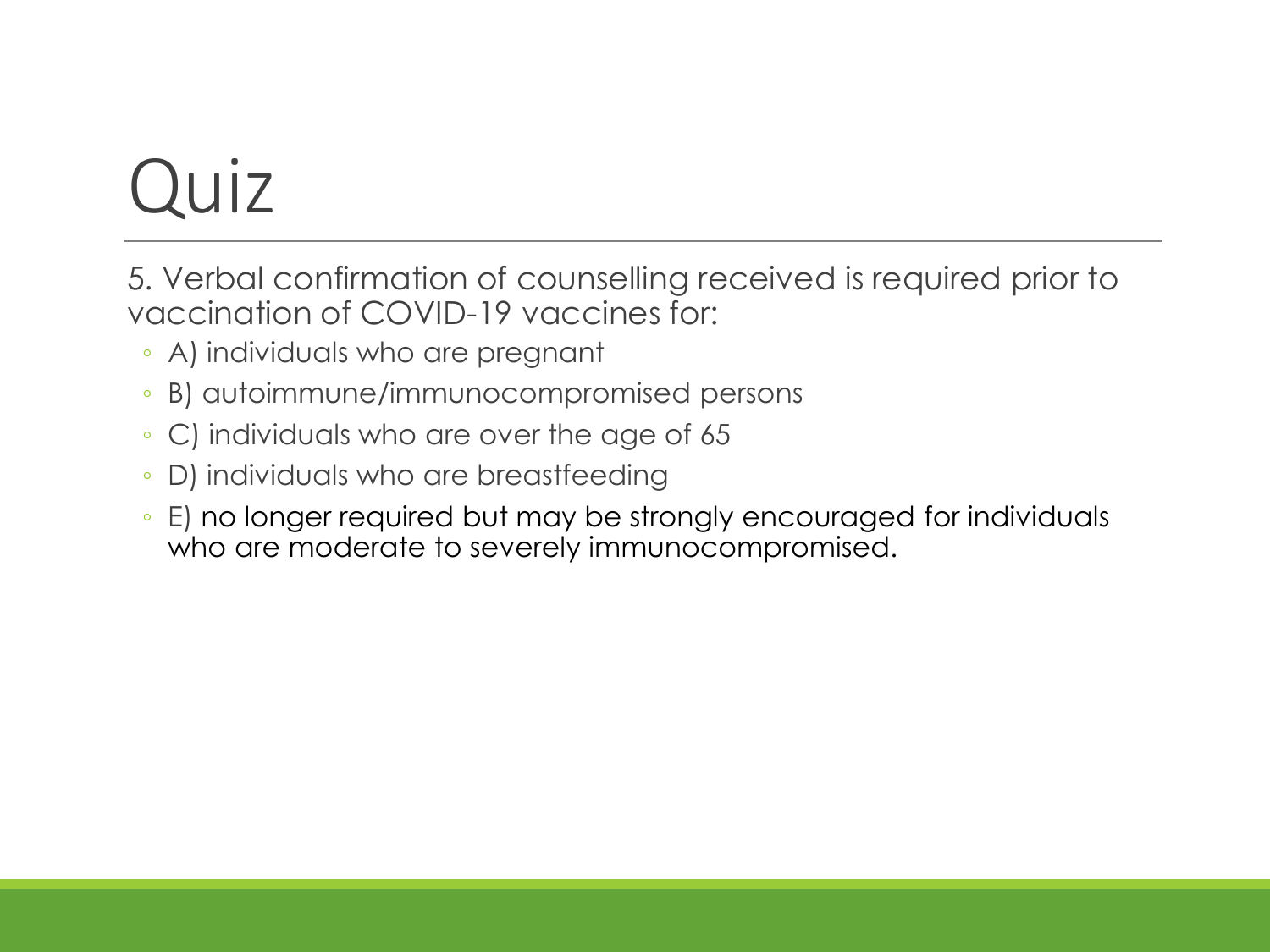6. Individuals who are on a blood thinner or have a blood clotting disorder, will need to be monitored following their vaccine for:

- A) 30 minutes
- B) 15 minutes
- C) 1 hour
- D) 45 minutes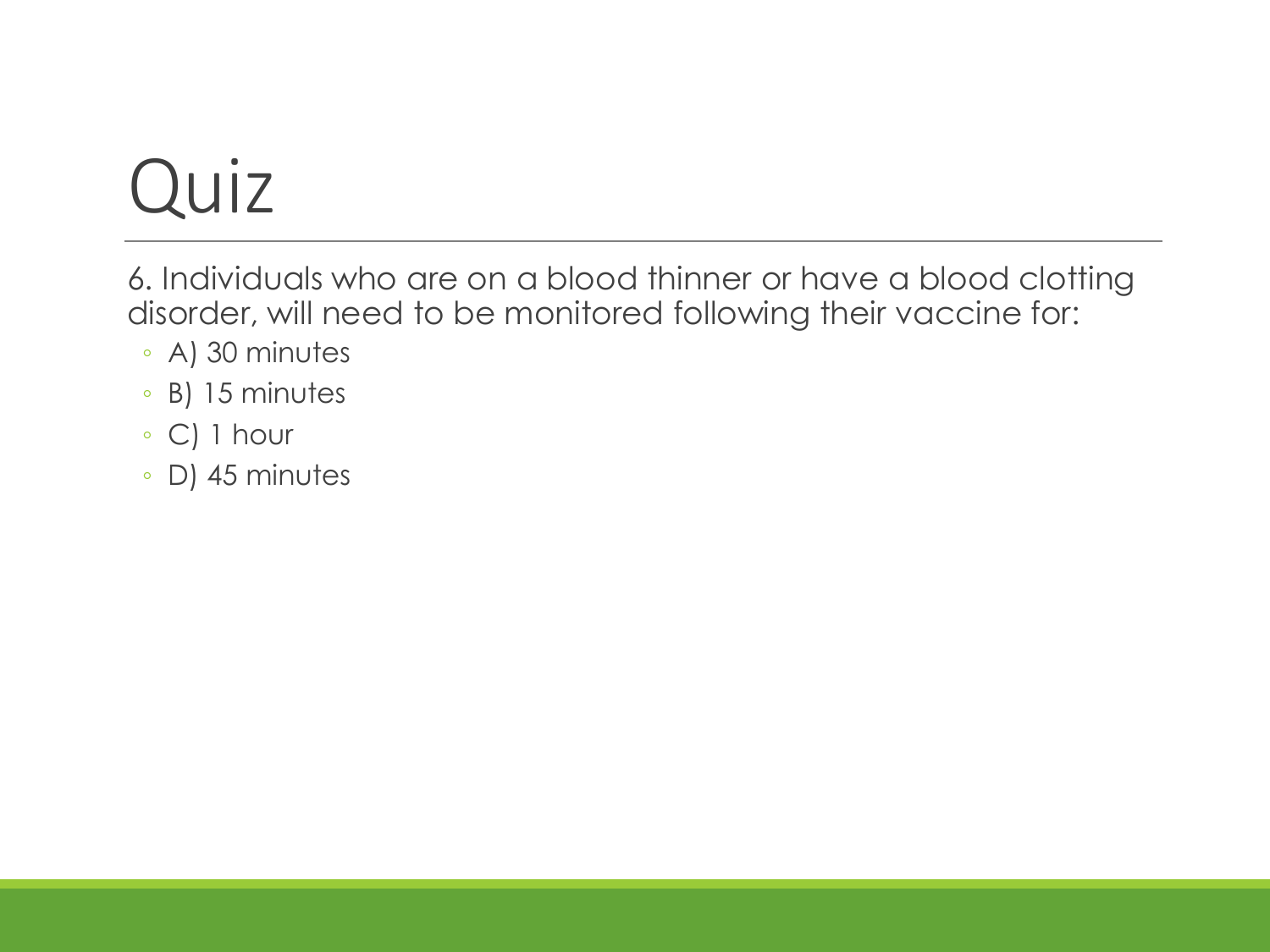7. If an individual shows up to a COVID-19 vaccination clinic and screens positive for having symptoms, you should:

- A) go ahead and administer the vaccine but monitor for a longer period of time after vaccination.
- B) tell them they are no longer eligible to receive the COVID-19 vaccine, as they have already developed natural antibodies from having symptoms.
- C) not allow them entry to the clinic that day and advise them to book another appointment when their symptoms have resolved.
- D) None of the above.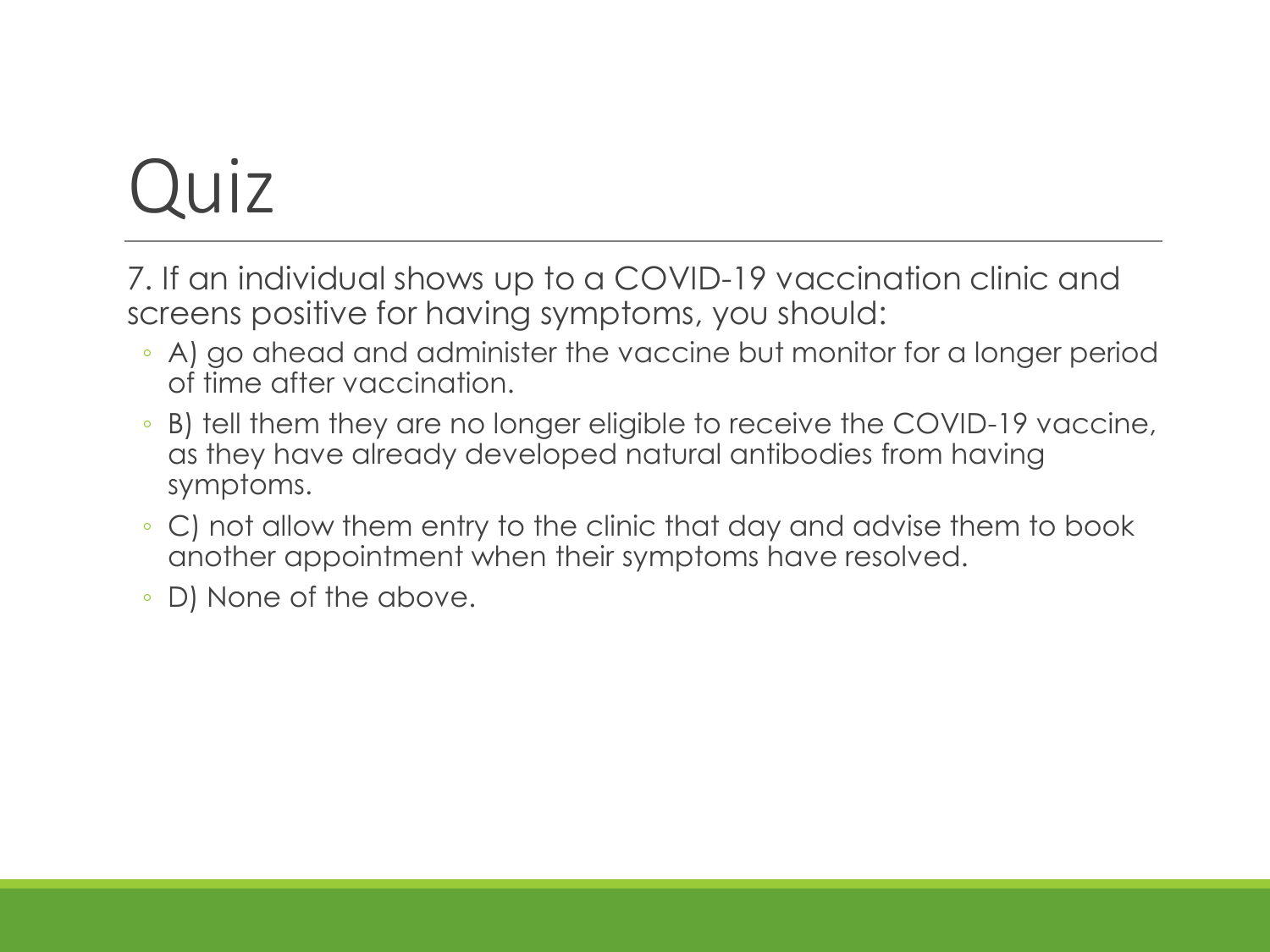8. Individuals with proven severe allergic reaction (e.g., anaphylaxis) to injectable therapy not related to a component of authorized COVID-19 vaccines should be monitored following vaccination for:

- A) 1 hour
- B) 30 minutes
- C) 15 minutes
- D) These individuals are not eligible to receive the vaccine at a community clinic.